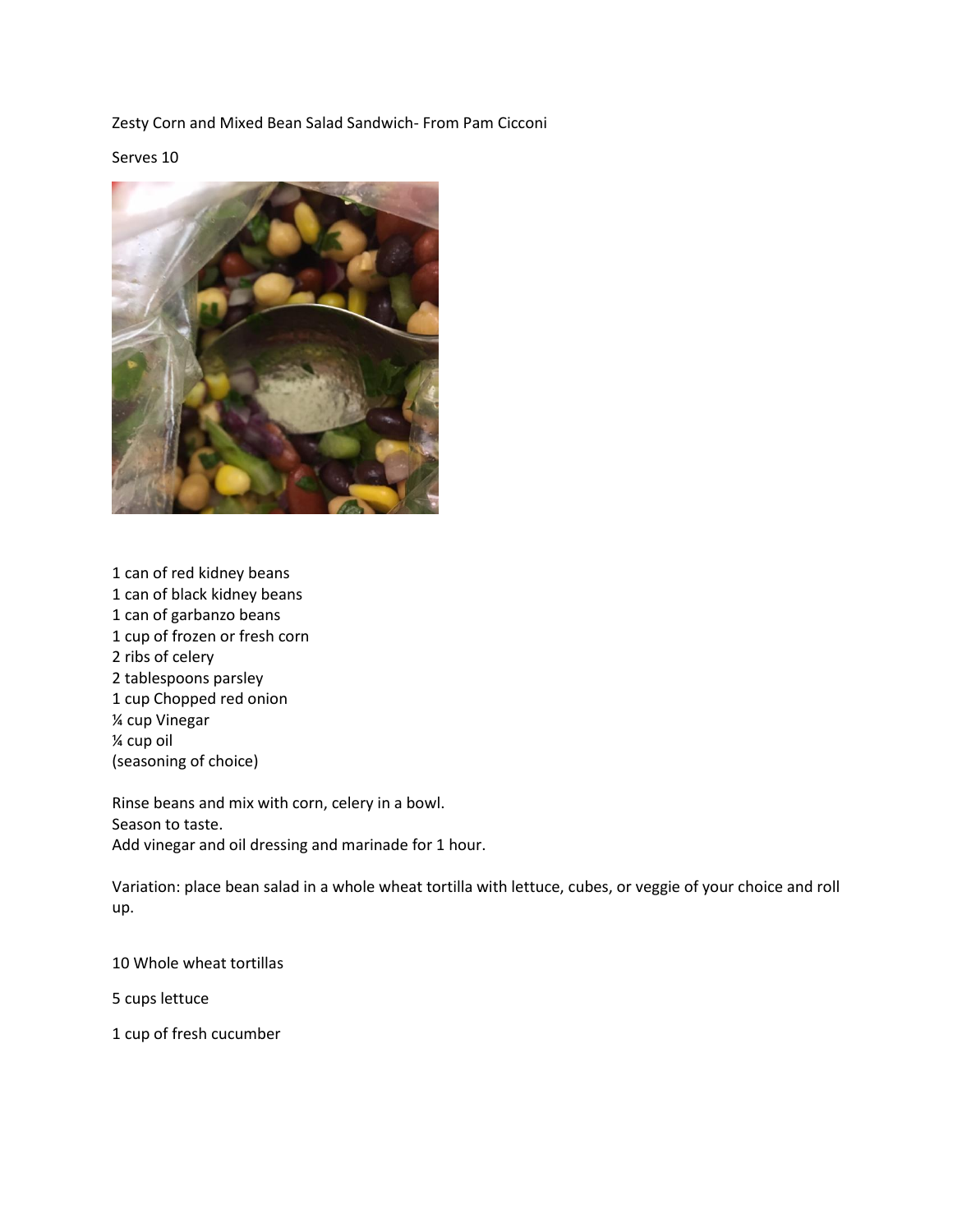| <b>Nutrition Facts</b>                                                                                                                                              |                |
|---------------------------------------------------------------------------------------------------------------------------------------------------------------------|----------------|
| servings per container<br>Serving size                                                                                                                              | (263g)         |
| Amount per serving<br><b>Calories</b>                                                                                                                               | 350            |
|                                                                                                                                                                     | % Daily Value* |
| Total Fat 11g                                                                                                                                                       | 14%            |
| Saturated Fat 2q                                                                                                                                                    | 10%            |
| Trans Fat 0g                                                                                                                                                        |                |
| Cholesterol 0mg                                                                                                                                                     | <b>0%</b>      |
| Sodium 630mg                                                                                                                                                        | 27%            |
| Total Carbohydrate 52g                                                                                                                                              | 19%            |
| Dietary Fiber 5g                                                                                                                                                    | 18%            |
| <b>Total Sugars 4g</b>                                                                                                                                              |                |
| Includes 0g Added Sugars                                                                                                                                            | 0%             |
| Protein 14g                                                                                                                                                         |                |
| Vitamin D 0mcg                                                                                                                                                      | 0%             |
| Calcium 77mg                                                                                                                                                        | 6%             |
| Iron 3ma                                                                                                                                                            | 15%            |
| Potassium 321mq                                                                                                                                                     | 6%             |
| *The % Daily Value tells you how much a nutrient in a<br>serving of food contributes to a daily diet. 2,000 calories a<br>day is used for general nutrition advice. |                |

Multi Column: Zesty Corn and Mixed Bean Salad Sandwich

Multi-Column Nutrients Per Serving Basic Components Gram Weight (g) 262.57 Calories (kcal) 346.27 Calories from Fat (kcal) 94.16 Calories from SatFat (kcal) 18.07 Protein (g) 13.62 Carbohydrates (g) 51.59 Total Dietary Fiber (g) 11.96 Total Soluble Fiber (g) 0.01 Dietary Fiber (2016) (g) 4.97 Soluble Fiber (2016) (g) 0 Total Sugars (g) 4.29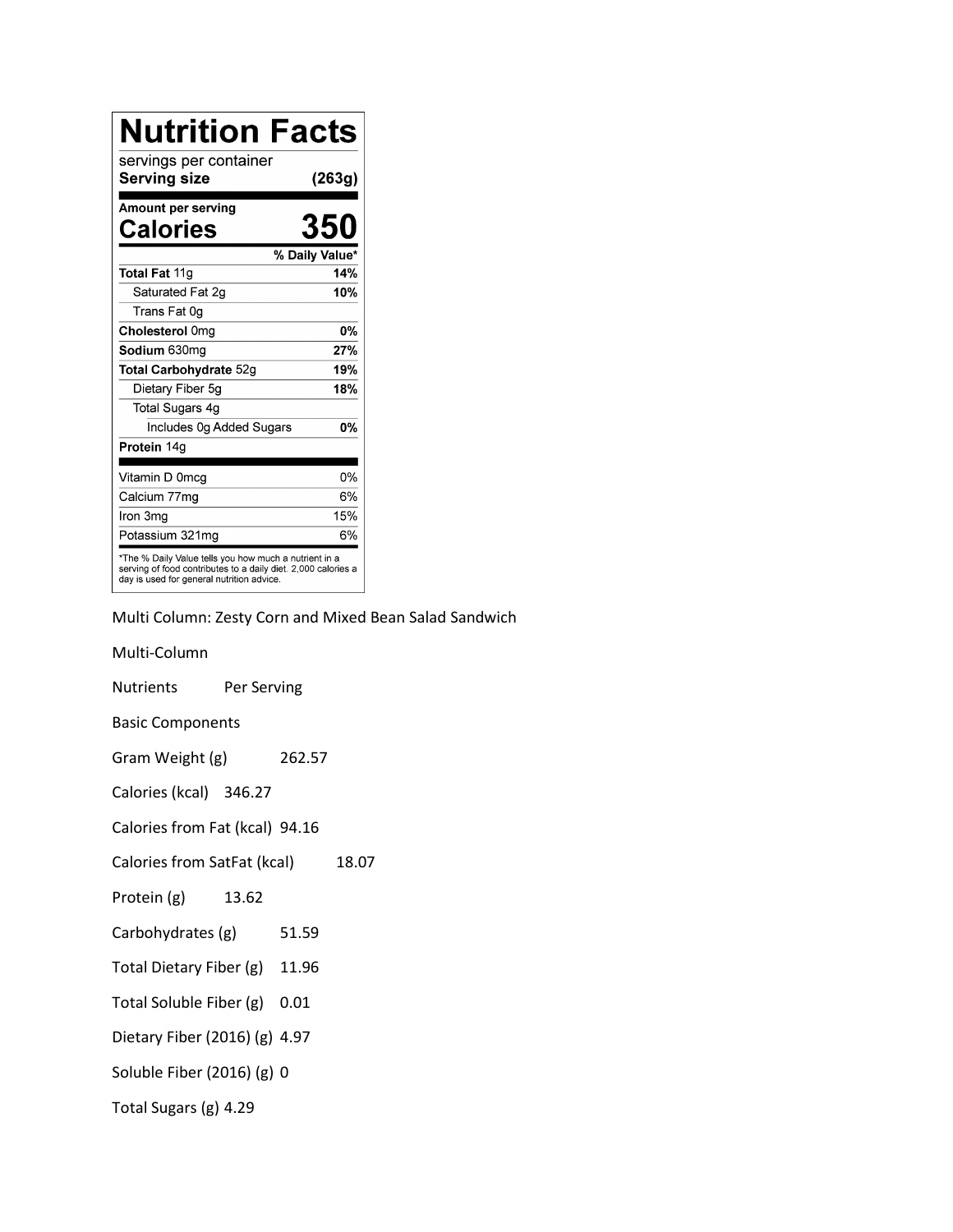| Added Sugar (g)0                             |      |      |      |
|----------------------------------------------|------|------|------|
| Monosaccharides (g) 1.75                     |      |      |      |
| Disaccharides (g)                            | 0.17 |      |      |
| Other Carbs (g) 31.35                        |      |      |      |
| Fat (g) 10.73                                |      |      |      |
| Saturated Fat (g)                            |      | 2.01 |      |
| Mono Fat (g) 4.28                            |      |      |      |
| Poly Fat (g) 1.36                            |      |      |      |
| Trans Fatty Acid (g) 0                       |      |      |      |
| Cholesterol (mg)                             |      | 0    |      |
| Water (g) 141.68                             |      |      |      |
| Vitamins                                     |      |      |      |
| Vitamin A - IU (IU) 900.27                   |      |      |      |
| Vitamin A - RAE (mcg) 44.68                  |      |      |      |
| Carotenoid RE (mcg) 86.76                    |      |      |      |
| Retinol RE (mcg)<br>$\overline{\phantom{0}}$ |      |      |      |
| Beta-Carotene (mcg) 75.49                    |      |      |      |
| Vitamin B1 - Thiamin (mg)                    |      | 0.15 |      |
| Vitamin B2 - Riboflavin (mg) 0.05            |      |      |      |
| Vitamin B3 - Niacin (mg)                     |      | 0.59 |      |
| Vitamin B3 - Niacin Equiv (mg) 0.99          |      |      |      |
| Vitamin B6 (mg) 0.27                         |      |      |      |
| Vitamin B12 (mcg)                            |      | 0    |      |
| Biotin (mcg) 0.66                            |      |      |      |
| Vitamin C (mg) 11.16                         |      |      |      |
| Vitamin D - IU (IU)                          |      | 0    |      |
| Vitamin D - mcg (mcg)                        |      | 0    |      |
| Vitamin E - Alpha-Toco (mg)                  |      |      | 0.41 |
| Folate (mcg) 127.46                          |      |      |      |